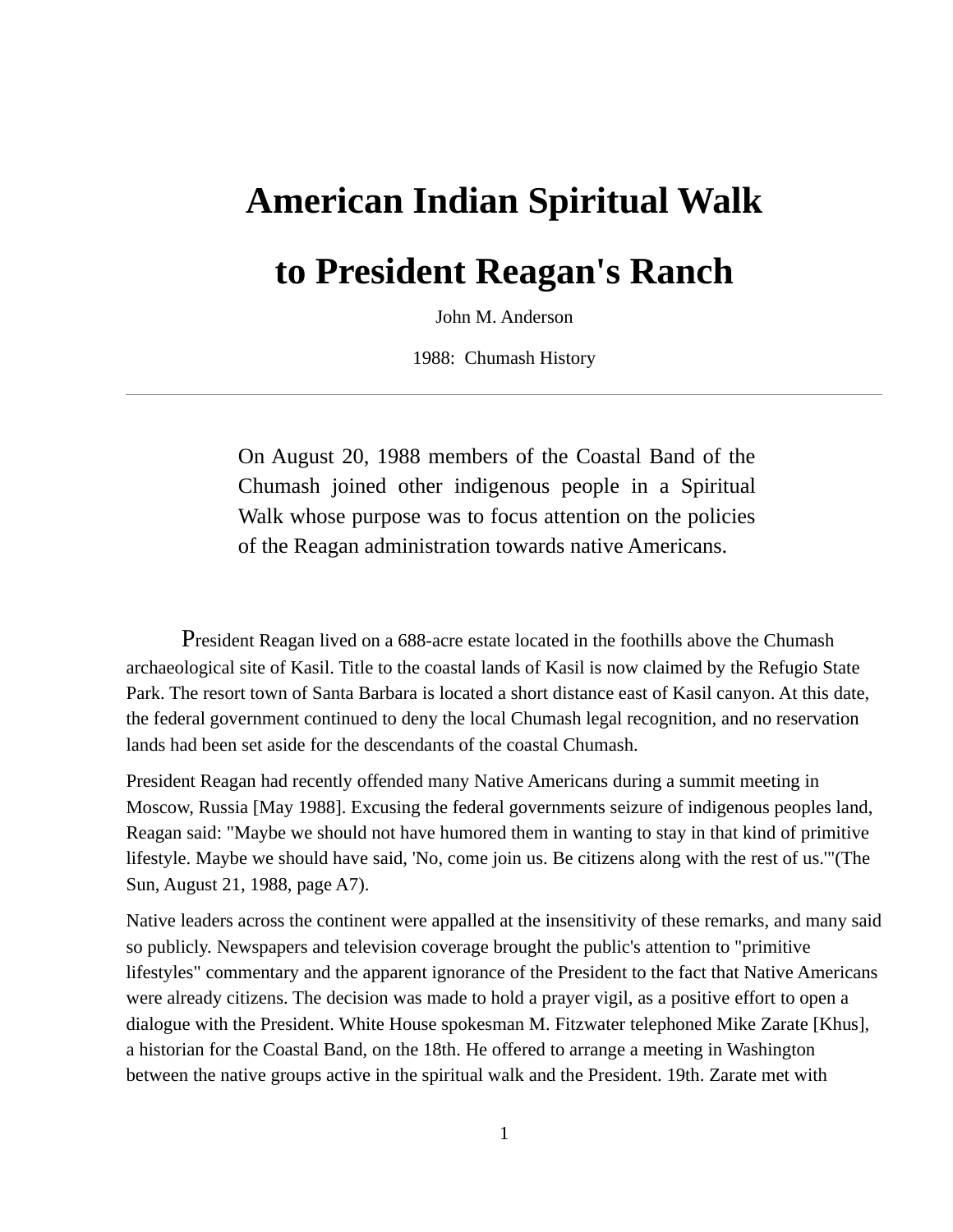Fitzwater and the deputy White House chief of staff, to arrange a meeting for September. But the walk was not called off.

For security reasons the number of walkers was limited to twenty. They climbed from the coast upward for seven miles into the coastal mountains until they came to the gate of the President's ranch. Reagan did not appear at the gate to speak to them, and no one on his staff offered entry onto the ranch. The blocked walkers offered prayers for peace at the gate, and returned peacefully to the Kasil coast. **[John Anderson, June 4, 2002]** 

In my research files, I found a flyer distributed by the American Indian Action Group, which sponsored the spiritual walk. This pan-tribal organization was located in the nearby town of Goleta. It was remarkably successful in coordinating this nationally televised event which brought the local Chumash and other native groups from across the continent together in a peaceful and constructive expression of Native American spirituality. [John Anderson, June 8, 2002]

## **August 20 Flyer**

Purpose of the Walk The purpose of the walk is to offer prayers for world peace and understanding."

Native speakers Speakers addressed the crowd gathered on the Kasil coast [Refugio State Park] between 9-11 a.m. prior to the spiritual walk. They included John Sespe [Chumash spiritual leader], Sid Flores [Coastal Band of the Chumash nation], Clarence Atwell [Tachi tribe of Yokuts], Jan Goslin [Potawatomi/Kansas Kicapoo] from the American Association on Indian Affairs, Anne Medicine [Iroquois], Dr. Larry Ramirez [Apache], Tony Romero [Santa Ynez Chumash reservation], William Rosse [western Shoshone], and Danny Zapata [Hopi].

The American Indian Action Group "The American Indian Action Group is an inter-tribal organization formed to satisfy the peoples' need to express their opinions regarding the president's remarks and to present Mr. Reagan and the public with a realistic view of American Indians." [A questionnaire was distributed at the rally, soliciting "comments, concerns, and complaints" that would be presented to the President and his rival presidential candidates. "Confidentiality of all respondents will be preserved."

Show Respect for Mother Earth "No drugs, no alcohol, no weapons. Indian security is on hand and wearing red armbands. Please follow their instructions. No placards on sticks. Obey State Park rules. Show respect for Mother Earth."

## **The Gaviota Coastal Study of 2002 And the Reagan Factor**

The Reagan family sold the ranch, which used to be known as the Western White House. They